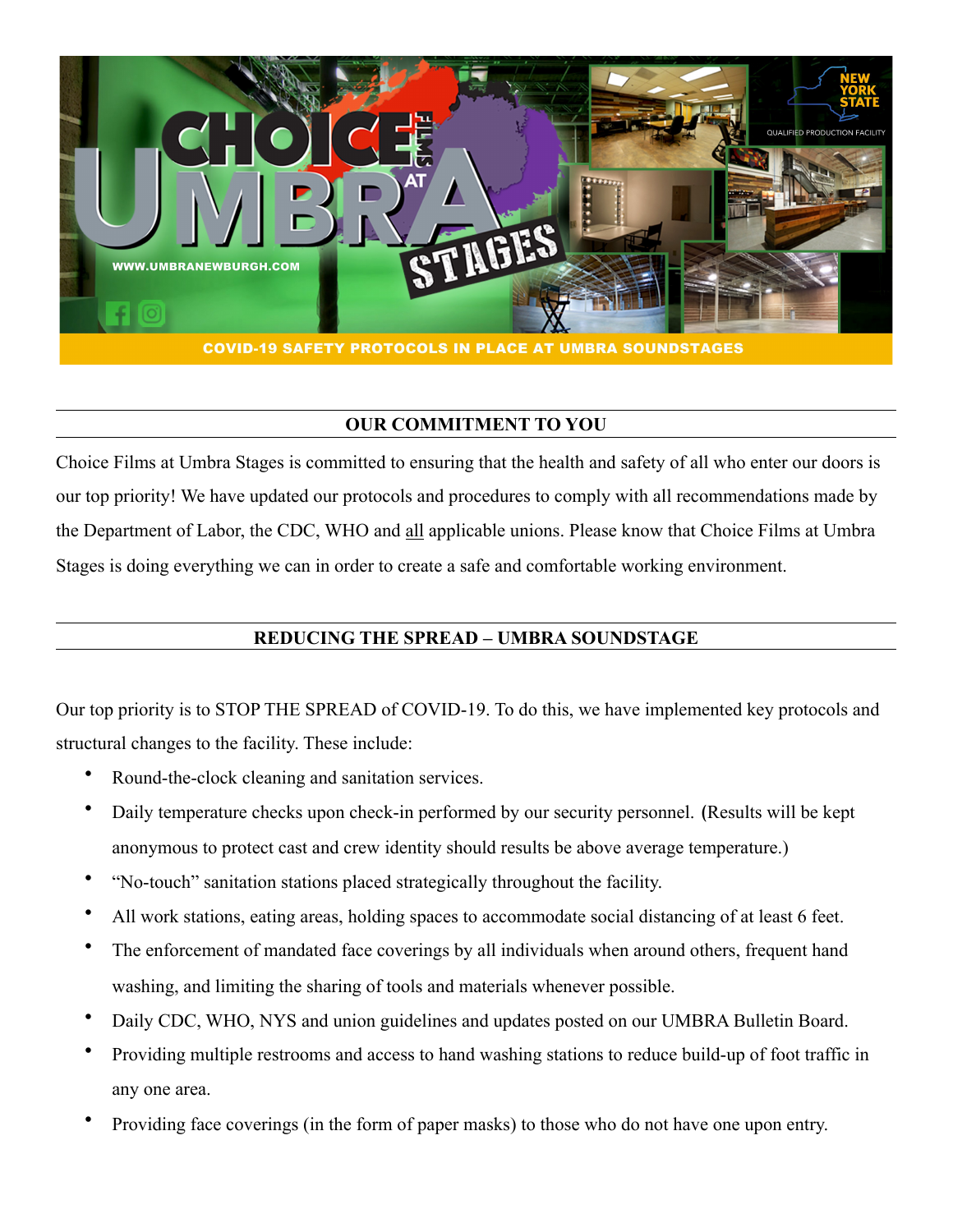## **REDUCING THE SPREAD – ON SET**

In addition to the facility's procedures, Choice Films will implement the following:

- Staggered call times.
- On-set, round-the-clock sanitation staff to clean, sanitize, and disinfect frequently touched surfaces.
- Providing periodic sanitation breaks to sterilize gear and equipment throughout the work day. For example: sanitation periods to take place before call, before crew lunch, and at wrap.
- All HMU, Sound, Catering, and Craft Services personnel to wear face shield *and* mask when in close contact with Cast, Crew, or food.
- Catering and Craft Services to be individually served and packaged no open containers or liquids prior to hand off to crew.
- Providing remote work stations when possible and available for those at higher risk for illness and disease (those with pre-existing conditions and/or 65 years or older).
- Cast and Background to be sectioned off from nonessential personnel.
- All Cast, Crew, and Background will be kept at least 6ft apart with the exception of those living in the same home.
- Providing one (1) face covering (in the form of a paper mask) and one (1) refillable hand sanitizer bottle provided for those who do not have them.
- Holding and Catering areas to be divided into sections to allow for proper social distancing.
- Holding to be held outdoors whenever available and when weather permits for proper ventilation.
- If available, daily or weekly testing to be conducted all test results will be kept anonymous to protect cast and crew identity should results test positive.
- Additional protocols are in place should a member of the cast or crew test positive for COVID-19.
- Individual departments will have additional safety guidelines and protocols in addition to the above designed for their specific needs. (To be submitted and approved prior to start of production.)

Our hope in creating these new protocols and procedures is to help one feel a sense of confidence stepping back onto set. We will do our best to make sure these guidelines are adhered to in order to take care of our

#FilmFamily.

## Sincerely,

The COVID Council of Choice Films at Umbra Stages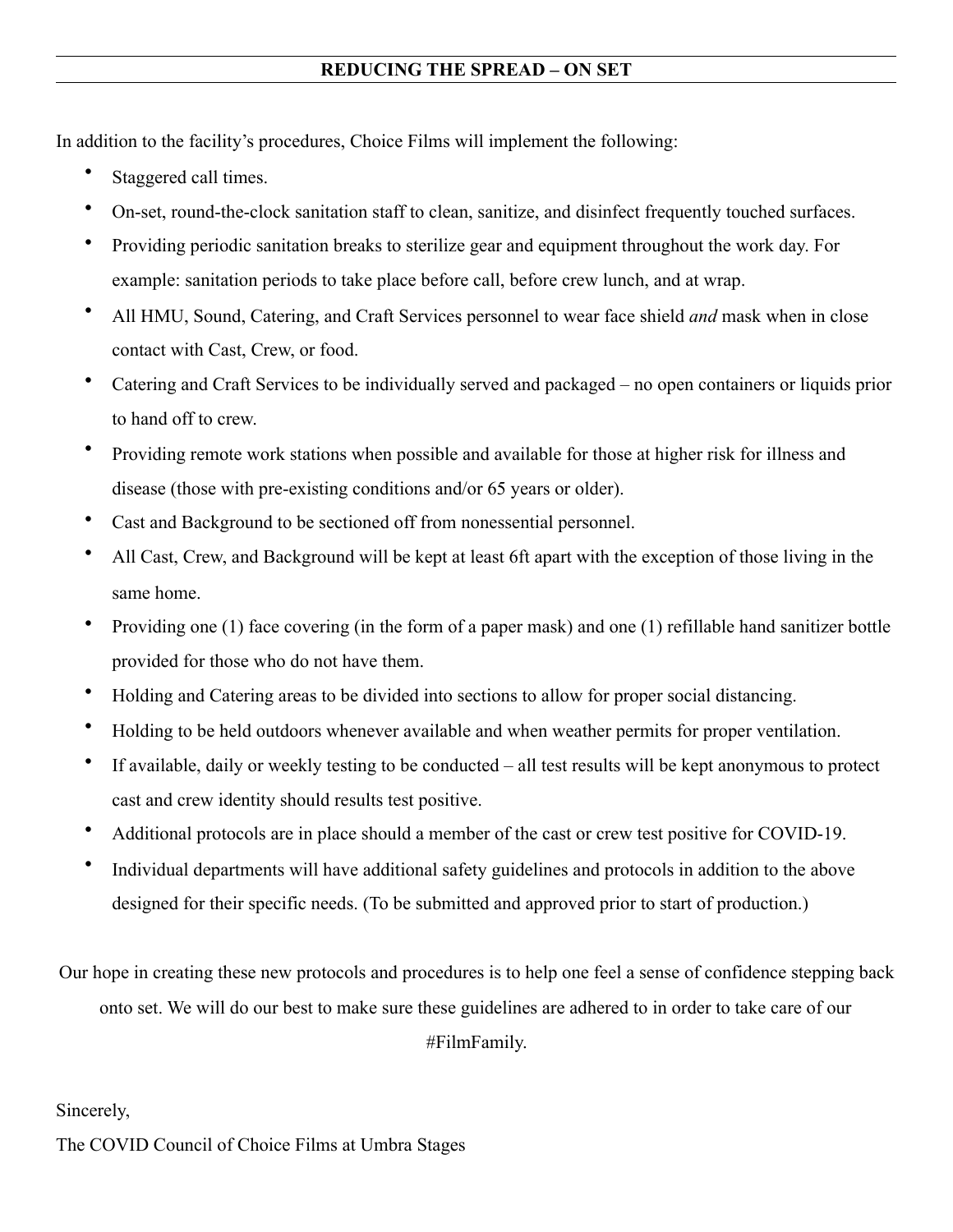

## **RECOMMENDATIONS FOR SAFE & HEALTHY PRODUCTION SETS**

Here at the Orange County NY Tourism & Film Office, we recognize that these are challenging times for film productions due to the COVID-19 crisis. Our office has been consulting with government, and film industry professionals to find solutions and come up with recommendations for best practices to ensure productions maintain a healthy set. The safety and health of everyone on set is a top priority of OCNY Film, and we hope these guidelines can help productions create a safe environment to work in.

#### **GENERAL RECOMMENDATIONS**

- Ask crew to fill out health questionnaires to determine if someone could have been exposed to illness recently.
- Daily temperature checks for All cast and crew members.
- Self-monitor for [signs / symptoms](https://coronavirus.health.ny.gov/protect-yourself-and-your-family-coronavirus-covid-19?gclid=CjwKCAjwh472BRAGEiwAvHVfGqzQX3GklC0pjZ6kF_Bm0QQzfMUYFmACNZfdKyJBFh2BVOklAhKgthoCws4QAvD_BwE) of illness and report if you are feeling ill.
- Require anyone who is sick to get tested and stay at home.
- Incorporate daily updates of pertinent CDC, Union and state; COVID-19 recommendations.
- Consider sequestering cast and crew in hotels, or rental homes to control the environment and avoid bringing illness to and from set.
- Principal actors in scenes that do not allow for social distancing, should consider quarantining together.
- Cover your mouth (not with hand) for coughs and sneezes.
- Utilize appropriate Personal Protective Equipment (PPE), including but not limited to gloves, goggles, face shields, masks that cover the nose and mouth, etc.
- Crew should always wear (PPE) on set (masks, gloves). (Production and/or individuals need to provide).
- Cast or crew who find wearing a mask difficult to breathe in, due to outdoor weather conditions, indoor temperatures, or underling respiratory conditions, should wear a face shield and retreat to an open space for fresh air when necessary.
- Limit number of people in all areas to essential personnel only.
- Maintain social distancing of no less than 6 feet whenever possible.
- Make 6-foot distance markings on the floor in environments where people need to line up.
- When possible, have one department at a time in a work area.
- All on set personnel must wash hands frequently.
- If hand washing stations are not available, use alcohol-based hand sanitizer or sanitizing wipes.
- Frequently clean and disinfect of surfaces, equipment, and other elements of the work environment using alcohol-based sanitizing wipes.
- Divide up studio backstage space and/or on-location areas into sections with production teams isolated from each other.

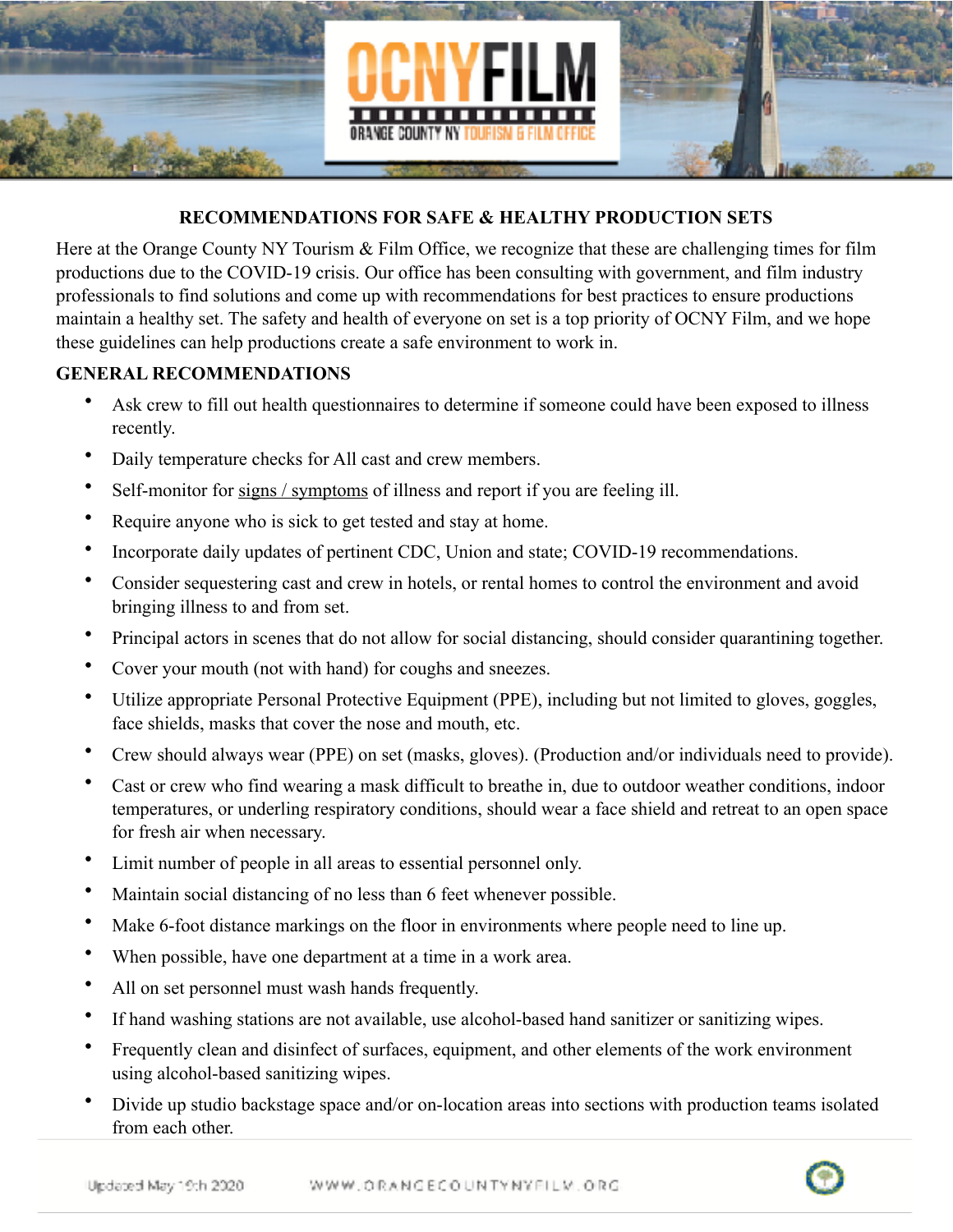

- Identify who may effectively be able to work from home for prep, shoot, wrap.
- Once production starts, the director should limit takes to make sets more efficient and result in less standing around/congregating time.
- When filming in doors, limit those on set to essential personnel only.
- Assign one individual per department to be responsible for constant wipe-downs of surfaces

# **PRODUCTION OFFICE / TRAILER / TENTS**

- Consider utilizing larger tents with portable A/C or heat in lieu of trailers/motorhomes.
- Limit the amount of people in a trailer and maintain social distance.
- Keep windows and doors open to increase ventilation when possible.
- Deliveries should be handled outside of an office or any closed space and wiped down/sprayed with sanitizing solution.
- Use disposable, ecologically friendly flatware, plates, and cups, when possible.
- Place sanitizing wipes at printer station if there is a community printer/copier.

# **HANDLING OF EQUIPMENT**

- Use gloves and change regularly.
- Walkies and surveillances should be disinfected before each use.
- Members of each department should disinfect gear during breaks in activity.
- Minimize the number of people having to touch
- the same items. This may require additional gear.
- Strive for consistency regarding which pieces of equipment are handled by whom.
- All crew that requires tools should consider bringing their own, when possible and not allow sharing.

## **CASTING**

- When possible, castings and callbacks should be done remotely via Facetime, Zoom, Skype, etc.
- When in-person auditions and callbacks are necessary, schedule auditions further apart and require social distancing. and wear clear face shields and gloves,
- Eliminate "open calls" and give everyone assigned window to arrive.
- Encourage actors to wait in their cars, not in the waiting area of the casting facility.
- Have actors check in from outside using their cell phone with Casting Personnel.
- Identify wardrobe specs in the breakdowns to increase the likelihood the actor brings something that can be worn on the shoot.

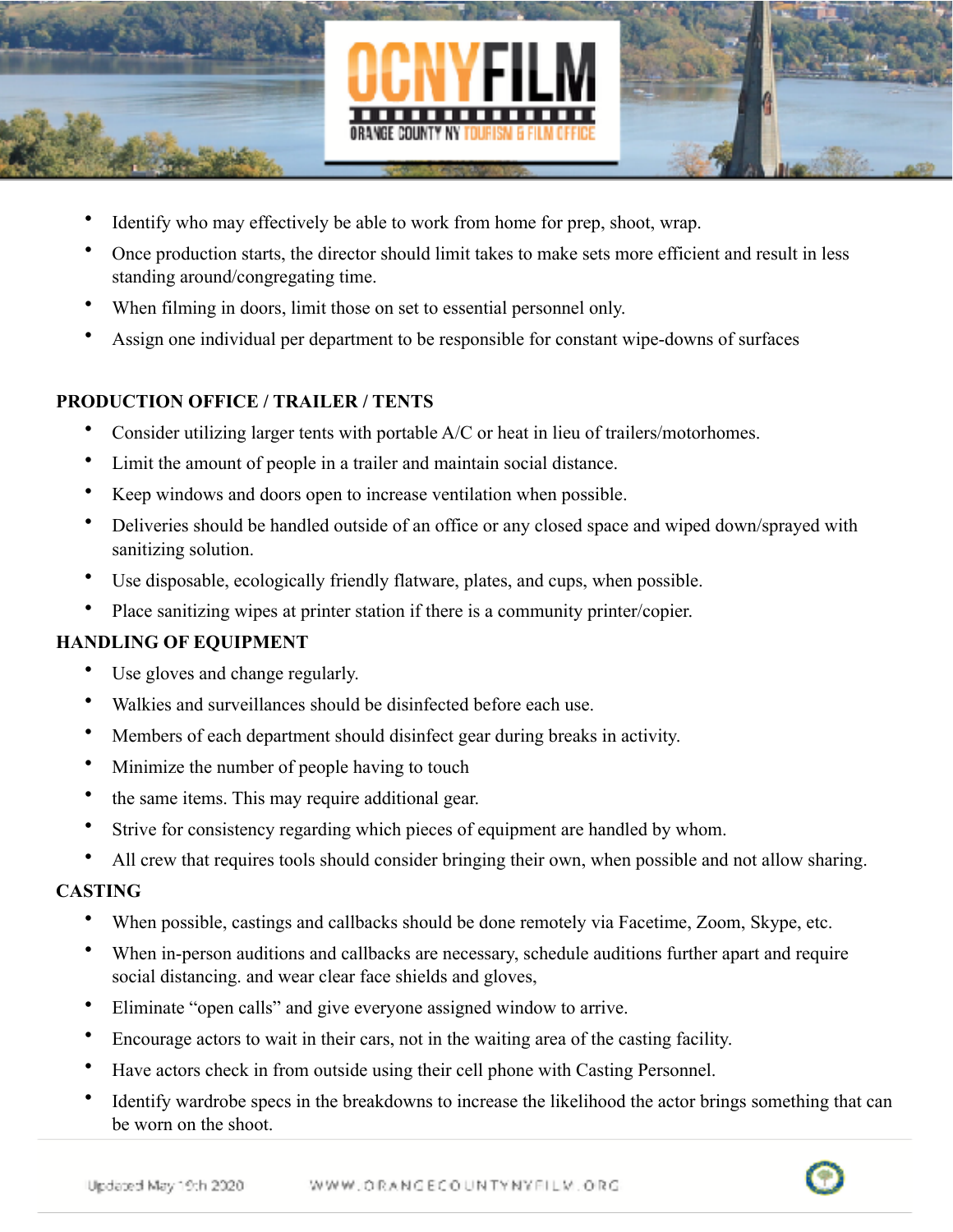

#### **STAFFING**

- Anticipate inefficiencies due to new procedures. When possible, call times should be staggered to avoid large groups converging on a single area at one time.
- Build in time for one department to "step in, step out" at a time.
- Consider whether a prep or pre-light day will be required to lessen the amount of crew on shoot day.
- Some locations may only allow limited truck parking resulting in the need to cross-load and drop off gear.
- Be prepared with back up crew in case of illness during filming.

## **LOCATION / TECH SCOUT**

- Scouting should be done virtually as much as possible.
- Schedule the tech scout as early as possible.
- Digitally distribute tech scout packets.
- Consider size and space when deciding among location options.
- Carefully consider the number of locations that get director scouted in-person.
- Self-drive when possible.
- If carpooling, everyone should be in masks, gloves, etc.
- Consider renting multiple vehicles to allow distance between seats.
- While at location, have as much conversation outside as possible.
- Try to maximize space and air flow when designating spaces for a shoot.
- Drivers should wipe down inside vans (seats, handles, etc.) inside and out every time people exit the vehicle.

## **ON-SET PROTOCOL**

- Departments should sequester in department pods.
- Eliminate crossing pods as much as possible.
- Each department should individually set up the
- filming area and leave sequentially, so as not to cross contaminate personnel crew.

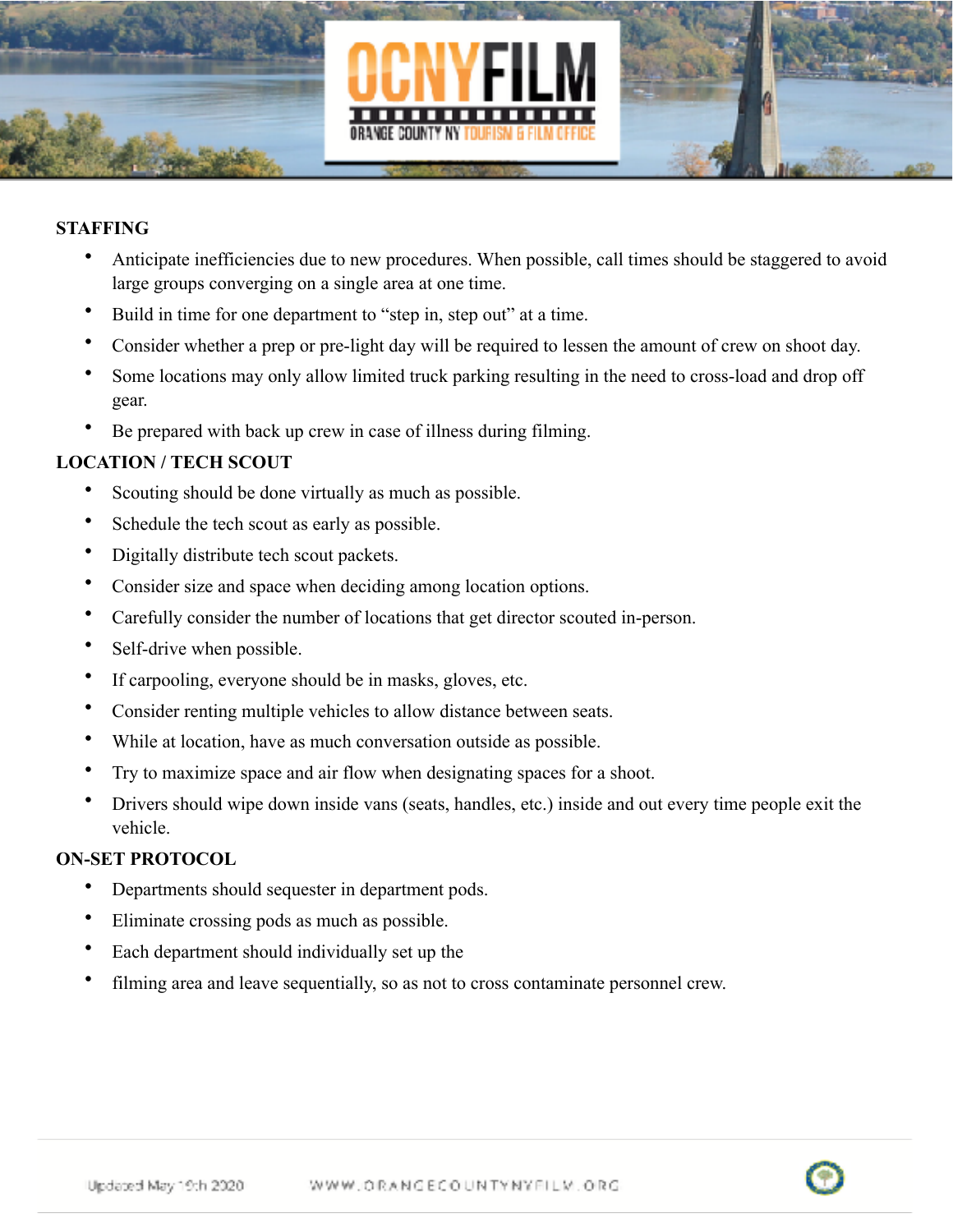

#### **BREAKDOWN OF RECOMMENDATIONS BY DEPARTMENT**

#### **ART DEPARTMENT**

- Ask owner of the location to reduce personal items until after wrap.
- Make decisions on the tech scout, get approvals as early as possible.
- Consider potential value of prep and strike days. This may be combined with location cleaning requirements.

## **CAMERA DEPARTMENT**

- Crew doing pick-up must handle cases with gloves.
- Cases should be wiped down before loading into vehicle.
- Only camera personnel should handle camera gear including carts, cases, tape, etc.
- Personal equipment should be wiped down upon arrival and before departure each day.
- Each camera crew personnel should have their own non-shareable camera kits.
- Camera prep should be isolated in individual area.

#### **CATERING**

- Hand washing stations should be present. Consider staggering lunch to ensure social distancing.
- Eliminate self-serve.
- Utensils should be individually wrapped in plastic (or similar).
- Seating should adhere to 6-foot rule. Order more tables or encourage crew to eat in their own vehicles.
- Serve boxed meals when possible.
- Allow cast and crew to bring their own food and/or eat in their car.

## **CRAFT SERVICES**

- Everyone must wash their hands before entering the craft services area.
- Craft services table should include hand sanitizer and/or sanitizing wipes.
- Craft services should have capability to refill an individual's reusable water bottle brought to set without contact between refill source and bottle.
- Reduce and streamline variety of beverages.
- Community drink dispensers should not be used.
- Eliminate any self-service snacks or fruit bowls.

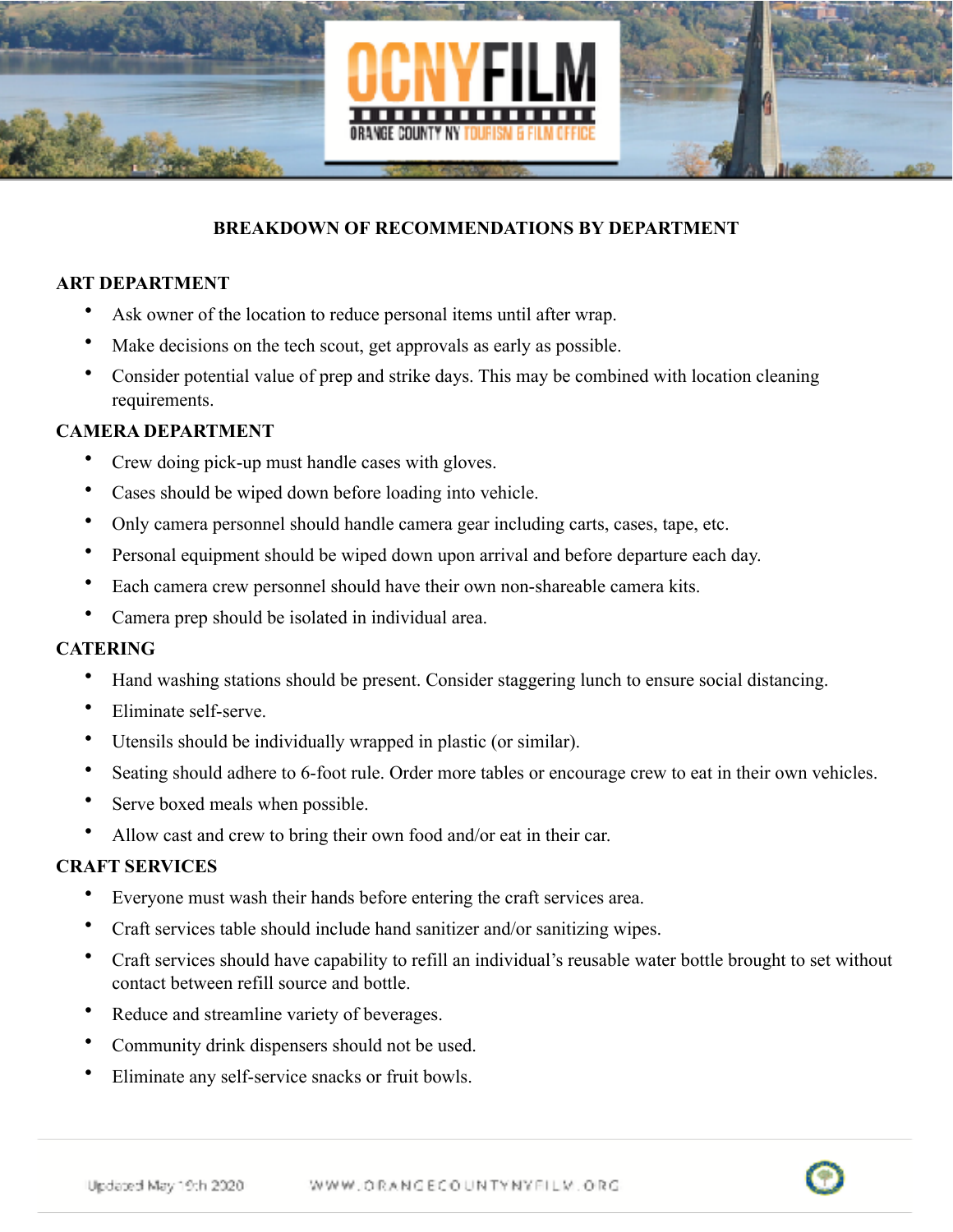

#### **ELECTRIC, GRIP DEPARTMENTS**

- More gear may be required to ensure people don't pass gear.
- Grip gear should only be handled by the grip department (apple boxes and stands often support other departments).
- Consider ordering additional gear and assign apple boxes and stands to other departments.

#### **HAIR AND MAKE-UP**

- PPE must be worn for the duration of person-to-person contact.
- Face shield should be worn by the Make-up Artist or Hair Stylist.
- Make-up stations should be a minimum of 6 feet apart.
- Talent and make-up artist should wash their hands with soap before and after session.
- Consider having a designated makeup kit for principal talent.
- Mix make-up on a disposable palette and use only one brush, applicator, etc. per actor.
- Clean hairbrushes and combs and reusable make-up brushes with appropriate disinfecting solutions.
- Possibly assign brush / combs to each actor so not to cross contaminate.
- Consider having the actor(s) show up having done their own make-up/hair.
- Avoid touch ups unless necessary.
- Avoid hair and make-up for secondary/back up actors.

## **LOCATION DEPARTMENT**

- Sanitize locations thoroughly before and after use.
- Choose disinfectants carefully to avoid damage.
- Permit applications should go in as early as possible in case of new regulations.
- Consider permitting backup locations if a location pulls out or otherwise becomes unavailable.
- Provide alternative lodging to house occupants for the duration of the shoot, including pets.
- Increase space for social distancing during lunch.
- Provide sensor-activated soap dispensers, hand dryers, etc. to locations when available.
- Provide hand sanitizing stations when there is no access to running water.
- Have one individual put up and take down all location signs.
- Limit sets to essential personnel only, avoid additional visitors when possible.

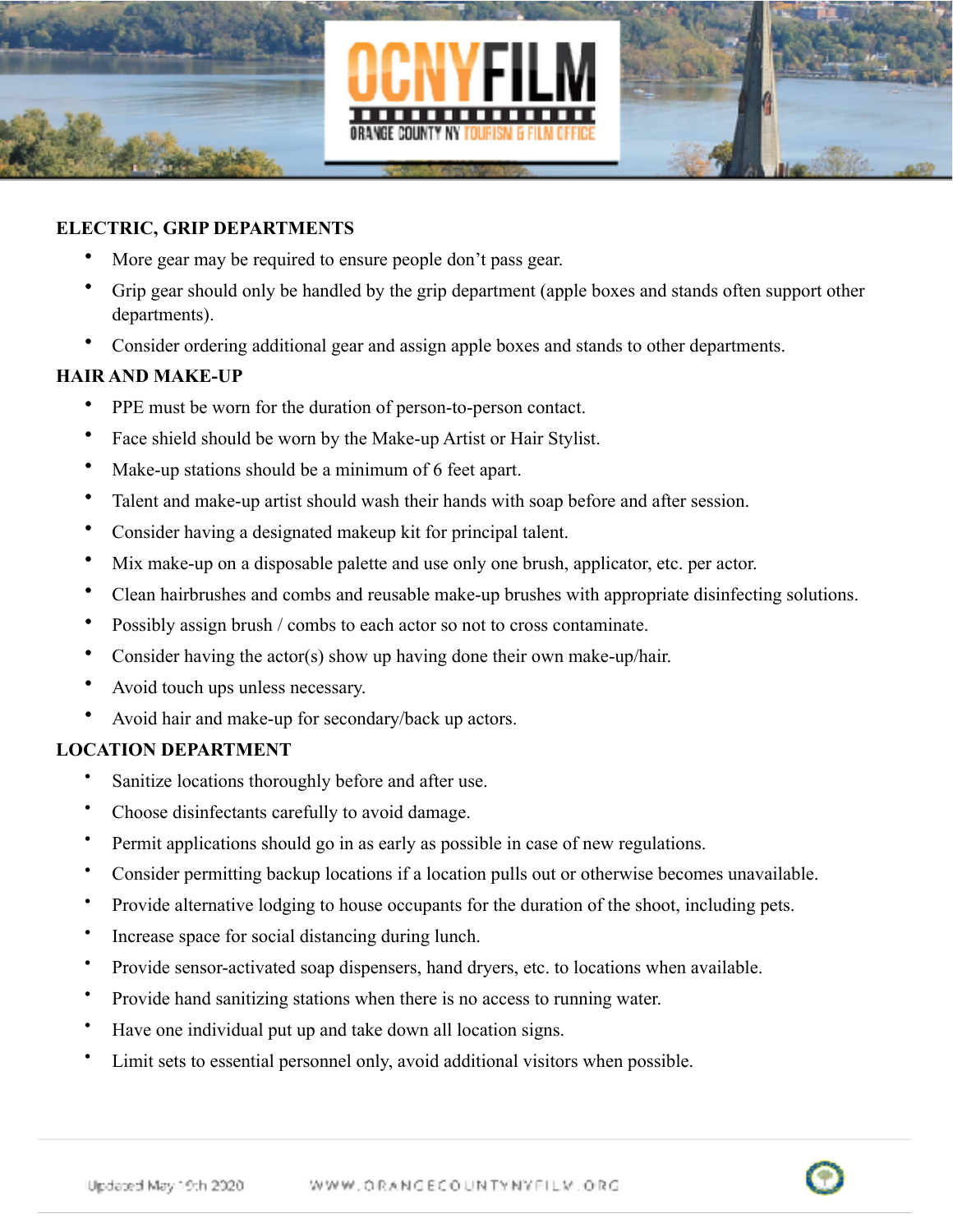

#### **MEDICAL PERSONNEL / SET MEDIC**

- Medical personnel should take temperatures/check medical credentials/approvals.
- Medical personnel should patrol the set and proactively consult with personnel.
- Medical personnel should visually monitor cast  $\&$  crew for those that look ill.

#### **ON-SET COMMUNICATION**

- Sanitized devices should be signed out the day before for quick distribution on the shoot day.
- Devices should be individually bagged and handed to the user in its bag.
- Do Not share devices.
- Replacement batteries should be disinfected in between uses, bagged, and handed to the crew as needed.

#### **SOUND DEPARTMENT**

- Disinfect equipment before and after each use.
- Label mics with the name of the user.
- Replace mounting components that cannot be thoroughly cleaned.
- PPE should be worn for the duration of person-to-person contact.
- Utilize boom-only audio when possible.
- Some multi-talent scripts under may require a second Boom Operator.

#### **TALENT**

- **ACTORS**
	- o For intimate scenes, talent should have to test negative for the virus and show results.
	- o Consider a temporary clear barrier between actors while establishing marks and positions and remove at the last moment.
- **EXTRAS**
	- o Carefully consider the number of Extras required.
	- o Have enough space and tables and chairs for Extras holding areas to practice social distancing.
	- o Provide one pen for each Extra to execute paperwork and instruct them to not share.